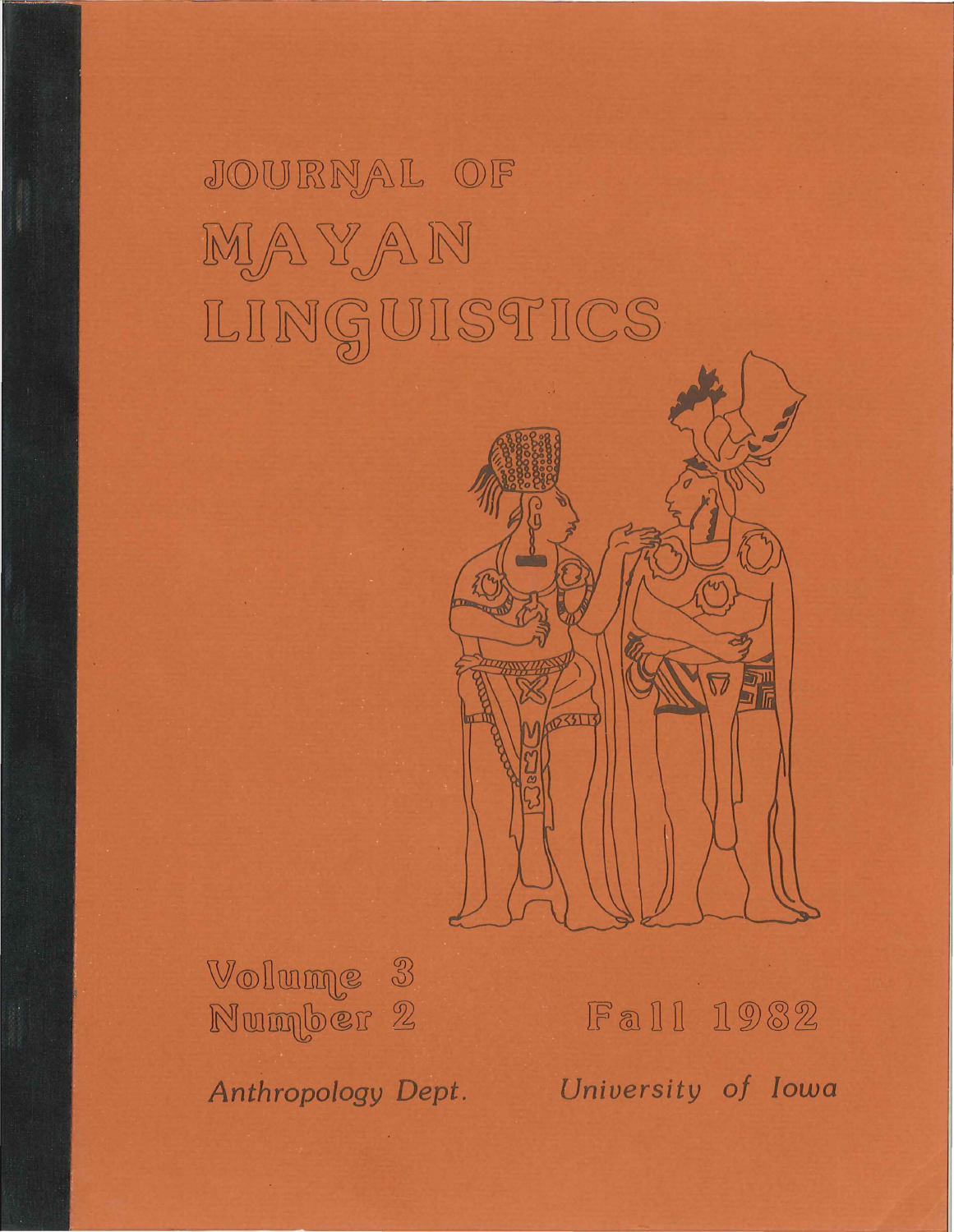# JOURNAL OF MAYAN LINGUISTICS

# EDITORIAL BOARD

William M. Norman (1982) John W. Du Bois (1983) John Robertson (1984) James A. Fox (1985)

MANAGING EDITOR

Nora C. England

## CONTENTS

| An Examination of Adjectival Forms in the Cakchiquel Language |  |
|---------------------------------------------------------------|--|
|                                                               |  |
| A Note on Voice and Ergativity in Chort "John Fought 33       |  |
| A Hard Fought ReparteeJon P. Dayley 38                        |  |
|                                                               |  |

# VOLUME 3 NUMBER 2

Fall 1982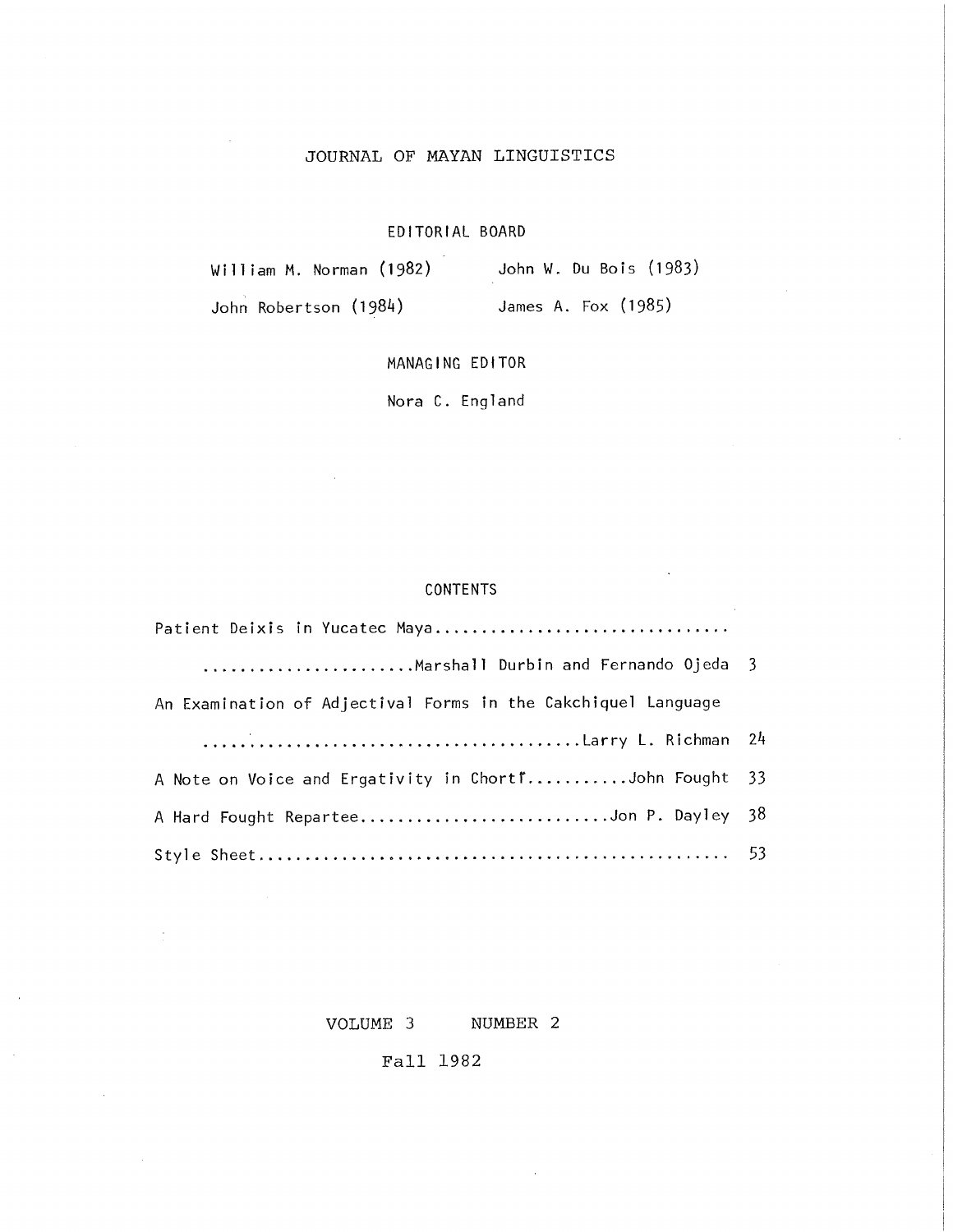#### ASSOCIATE EDITORS

Brent Berlin Floyd G. Lounsbury Victoria R. Bricker Terrence Kaufman Colette G. Craig Norman A. McQuown

Marshall Durbin Sandra Pinkerton

The JOURNAL OF MAYAN LINGUISTICS is published irregularly by the Department of Anthropology, University of Iowa. Subscription rates are \$8.00 per volume (\$11 .00 foreign airmail). Single copies are \$4.50. Checks should be made payable to the Department of Anthropology, University of Iowa. Subscriptions, and all other correspondence, should be sent to Nora C. England, Department of Anthropology, University of Iowa, Iowa City, lA 52242.

To submit an article for publication, send the original and two copies in camera ready form according to the style guide on p. 53. Articles will be accepted, rejected, or returned for revision of a major sort, but will not be returned for minor stylistic revision. (If you have an already typed copy which does not meet the guide] ines and wish to send it, that is acceptable, but you will be expected to provide camera ready copy after acceptance, which may slow down publication.) Each article will be sent to two editors for review; other opinions will be solicited if there is disagreement. We welcome wo'rking papers, articles, squibs, or notes on any aspect of Mayan languages or 1 ingulstics.

The cover was designed by Barbara Borg, after Room 1, South Wall, Temple of the Frescoes, Bonampak, as reconstructed at the National Museum of Anthropology, Mexico City.

© 1982 by the University of Iowa. All rights reserved.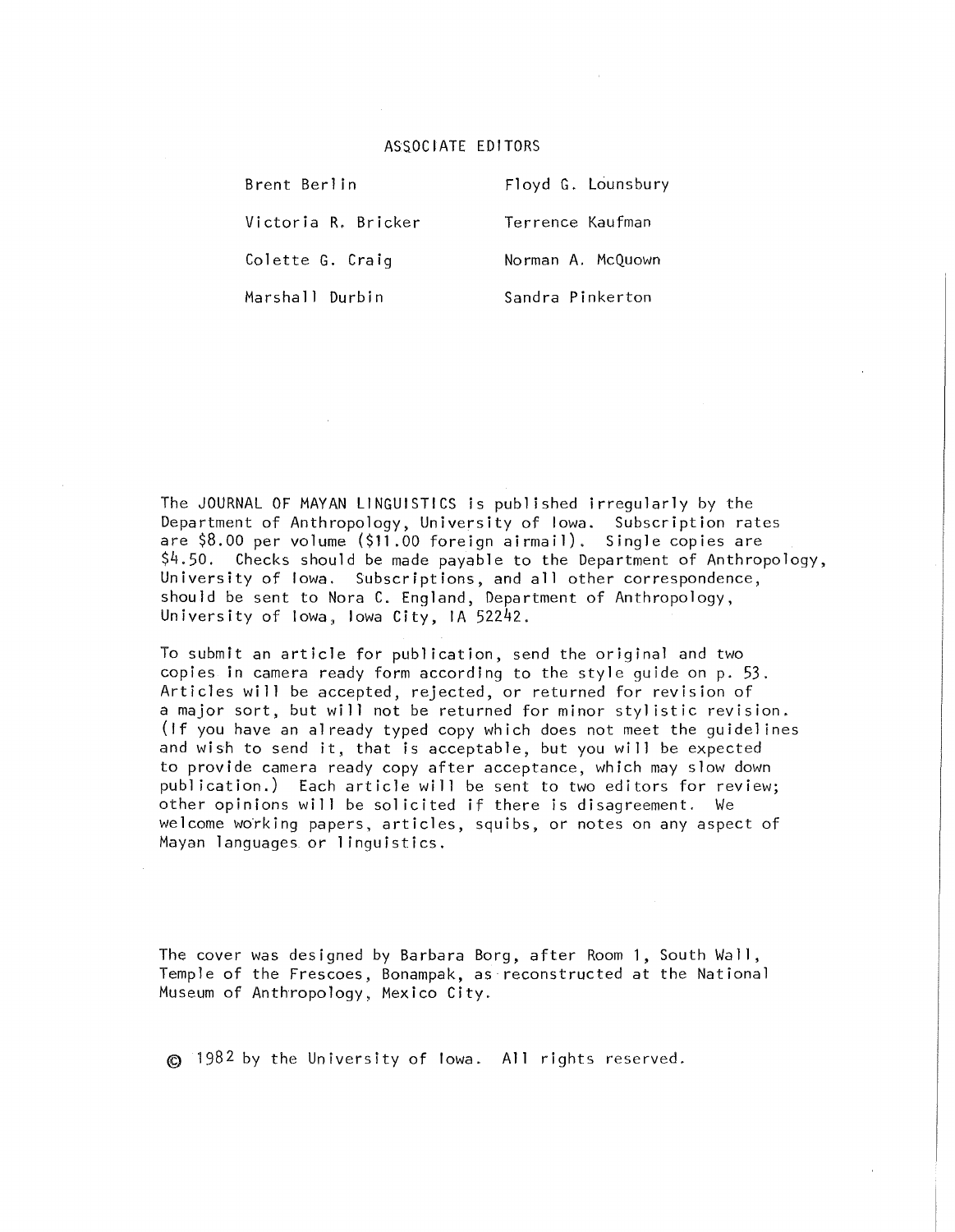# AN EXAMINATION OF ADJECTIVAL FORMS IN THE CAKCHIQUEL LANGUAGE

# Larry L. Richman Brigham Young University

In the Mayan language Cakchiquel, there are several different ways to form an adjective. The grammars of the language have only partially displayed the full array of Cakchiquel adjectives, and have seldom attempted any semantic discussion of them.

The purpose of this paper is to present all the Cakchiquel adjectival forms and discuss their semantic interrelationships.

For the purpose of this explanation, I have categorized Cakchiquel adjectives into four basic classes: (1) regular, (2) distinctive, (3) emphatic, and (4) stative.<sup>1</sup>

I. REGULAR

 $\bullet$  . <br> <br> <br> <br> <br> <br> <br> <br> <br> <br><br><br><br><br>

The regular adjectives are found in both attributive and predicative positions. They are the most frequently used adjectives, have no particular form, and. carry with them no special semantic meaning.

Plurality is generally inferred from the context of the sentence, although it may be specified by the insertion of the distributive particle  $\frac{1}{2}$  taq between the adjective and the noun:2

> $i$  $\phi$ el winëq (evil person or people)  $i \neq 1$  taq wineq (evil people) kow  $ab'$ <sup>\*</sup> (hard rock or rocks)

kow taq ab'ex (hard rocks)

In addition, there are two adjectives in this class which have a special plural form:

> large small singular nim  $C'$ uti'n plural nima' q  $C'$ uti'q nima'q taq če' (big trees)

c'uti'q taq wux (small books)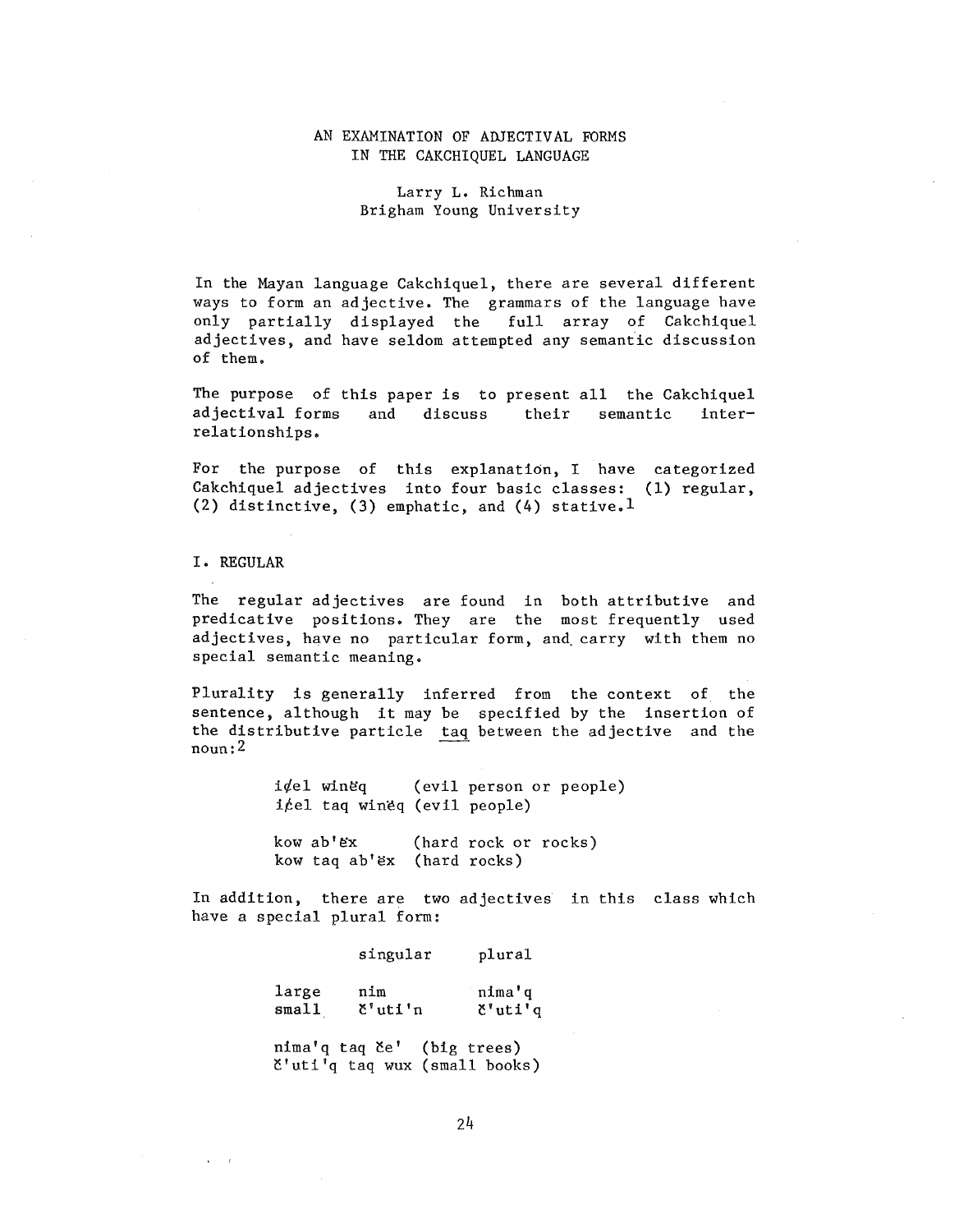#### II. DISTINCTIVE

Distinctive adjectives occur in attributive position, and are formed by adding a suffix of either -a or -i (see table I). Cakchiquel grammarians have noted the existence of this form, but attempted little semantic explanation of it.3 The semantic consequences of the distinctive adjectival form in opposition to the regular adjectival form can be explained using the theory of markedness. This notion of markedness implies that in a given opposition, one form is the unmarked, or general form, and the other is more marked, or specific. The distinctive adjectival form in Cakchiquel has a more restricted lexical meaning than the regular form. A nim xay, for example, is a big house, whereas anima xay is some special kind of big building, such as a courthouse. The distinctive form of the adjectival root  $\xi'$ ut (small) is restricted in meaning, such as in  $x'$ uti te'ex (aunt).<sup>4</sup> In some cases, the distinctive form may function as a diminutive, often showing endearment, such as the -ito or -ita suffixes in Spanish; a č'uti ačin is an "hombrecito". When modifying colors, the distinctive form reflects a change in the tone or hue of the color: seq is white, while saqa is silver;  $q'$ eq is black, and  $q'$ eqa is jet black; këq is red, but kaqa is crimson; reš is green/blue, but raša is jade; q'en is yellow, while q'ana is gold.

| ו ח<br>٠ |  |
|----------|--|
|----------|--|

-----------

|        | Regular<br>Adjective<br>(unmarked) | Distinctive<br>Adjective<br>(marked) |
|--------|------------------------------------|--------------------------------------|
| large  | nim                                | nim-a                                |
| small  | $\zeta'$ ut $(i'$ n)               | č'ut-i                               |
| white  | sëq                                | saq-a                                |
| black  | q'eq                               | $q'$ eq-a                            |
| red    | këa                                | kaq-a                                |
| green  | rëš                                | raš-a                                |
| yellow | g'ën                               | g'an-a                               |
| ripe   | čeq'                               | čaq'−a                               |
| old    | ri'x                               | rix-a                                |
|        |                                    |                                      |

Roman Jakobson has shown that marked forms are usually more complex or longer than unmarked forms.<sup>5</sup> We would therefore expect distinctive Cakchiquel adjectives to be phonetically more complex than regular adjectives.

Further research is needed to determine why some adjectives tatther research is heeded to determine why some adjectives<br>take the  $-a$  suffix while others take the  $-i$  (seq, for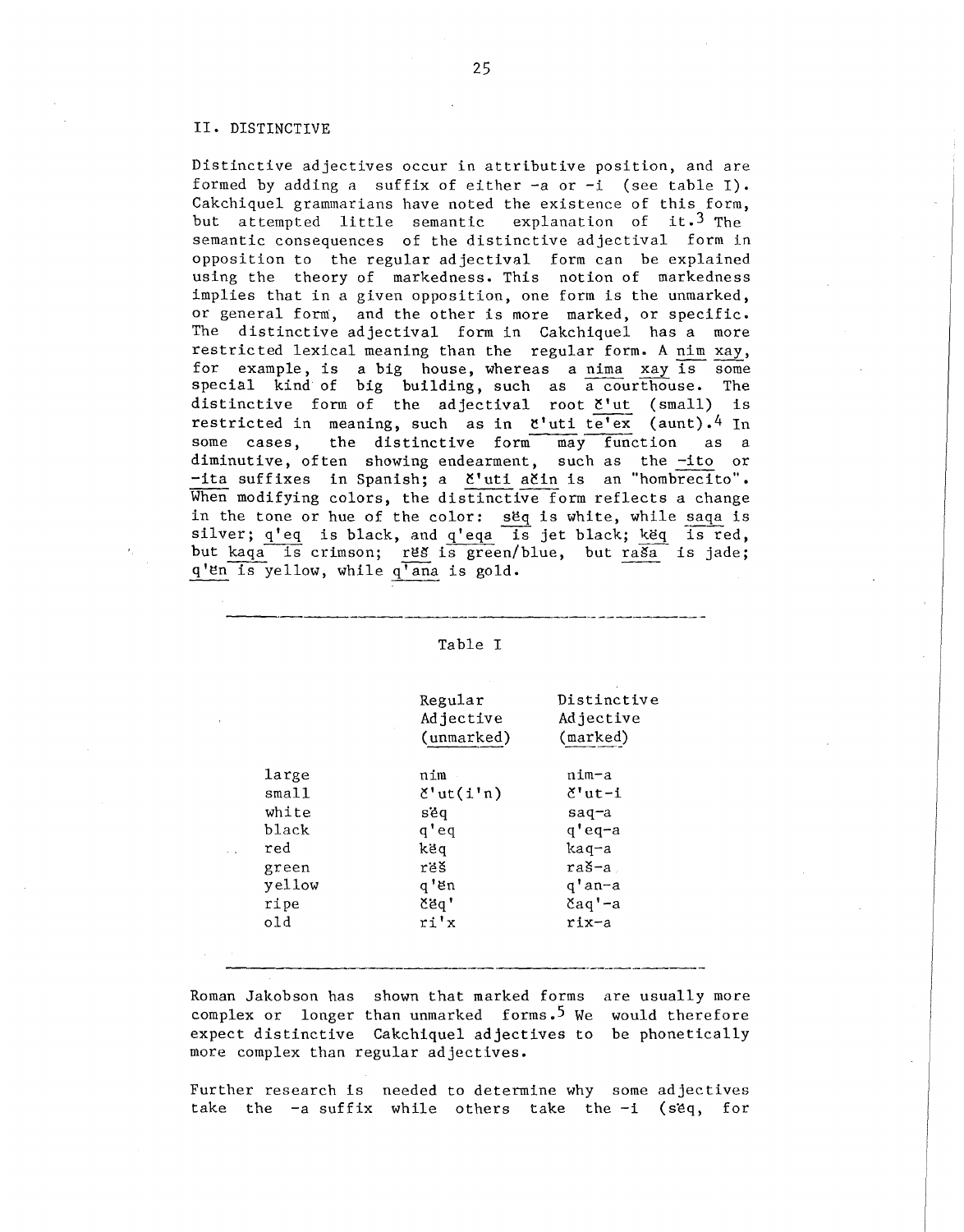example, can take either suffix).6

#### III. EMPHATIC

Emphatic adjectives occur in attributive position, as do distinctive adjectives, and are formed by adding one of two suffixes:  $-alex$  or  $-llex.7$  The semantic consequence of this form is that the adjective is more emphatic. An  $uf$  ačin is a good man, while an u¢ilëx ačin is a very good man. čox taq alab'o' are righteous young men, while čoxilëx taq alab'o' are very righteous young men.

|        | Regular  | Emphatic                     |
|--------|----------|------------------------------|
| sma11  | Ծ'ut     | $\mathcal{E}$ 'ut-ilëx       |
| good   | uć       | u¢-ilëx                      |
| bad    | $i$ éel  | $i$ $\notin$ e $1$ - $i$ lëx |
| thin   | šaš      | šaš-ilex                     |
| thick  | pim      | pim-ilëx                     |
| acidic | č'ëm     | č'am−ilëx                    |
| co1d   | tew      | tew-ilex                     |
| slick  | 11q'     | $liq' - ilex$                |
| clean  | č'axč'ox | č'axč'ox-ilëx                |
| humble | č'uč'ux  | č'uč'ux-ilëx                 |
| hard   | k'ayew   | k'ayew-ilëx                  |
| skinny | b'aq     | $b'$ aq $-11$ ëx             |
| fat    | ti'ox    | ti'ox-ilëx                   |
| crazy  | moš      | moš-ilėx                     |
| iust   | čox      | čox-ilëx                     |

Table II

We may continue to apply the theory of markedness in explaining the alternation of the  $a$  and  $1$  which we see surface again in the  $-alex$  and  $-ilex$  suffixes. In a previous paper, I used the theory of markedness to explain the use of the  $-a'$  and  $-i'$  plural noun markers in Cakchiquel.<sup>8</sup> I concluded that -a' was the general, or unmarked, and -i' was the more marked. If the i is the more marked of the two, we would assume that it carries with it a more restricted lexical meaning. The adjectives shown in table II all take the  $-11$ Ex suffix because of the semantic value inherent in this form. That is,  $u \notin \text{ilex}$  is VERY good, i $\oint e \text{li}\,l \text{ex}$  is VERY bad, and SaSilex is VERY thin. Being an extreme, all adjectives of this class have a more restricted usage and are found in more specialized cases. We would therefore expect them to take the  $i$  (-11ex) more often than the a (-alex). The only emphatic forms, in fact, which ever take the -alex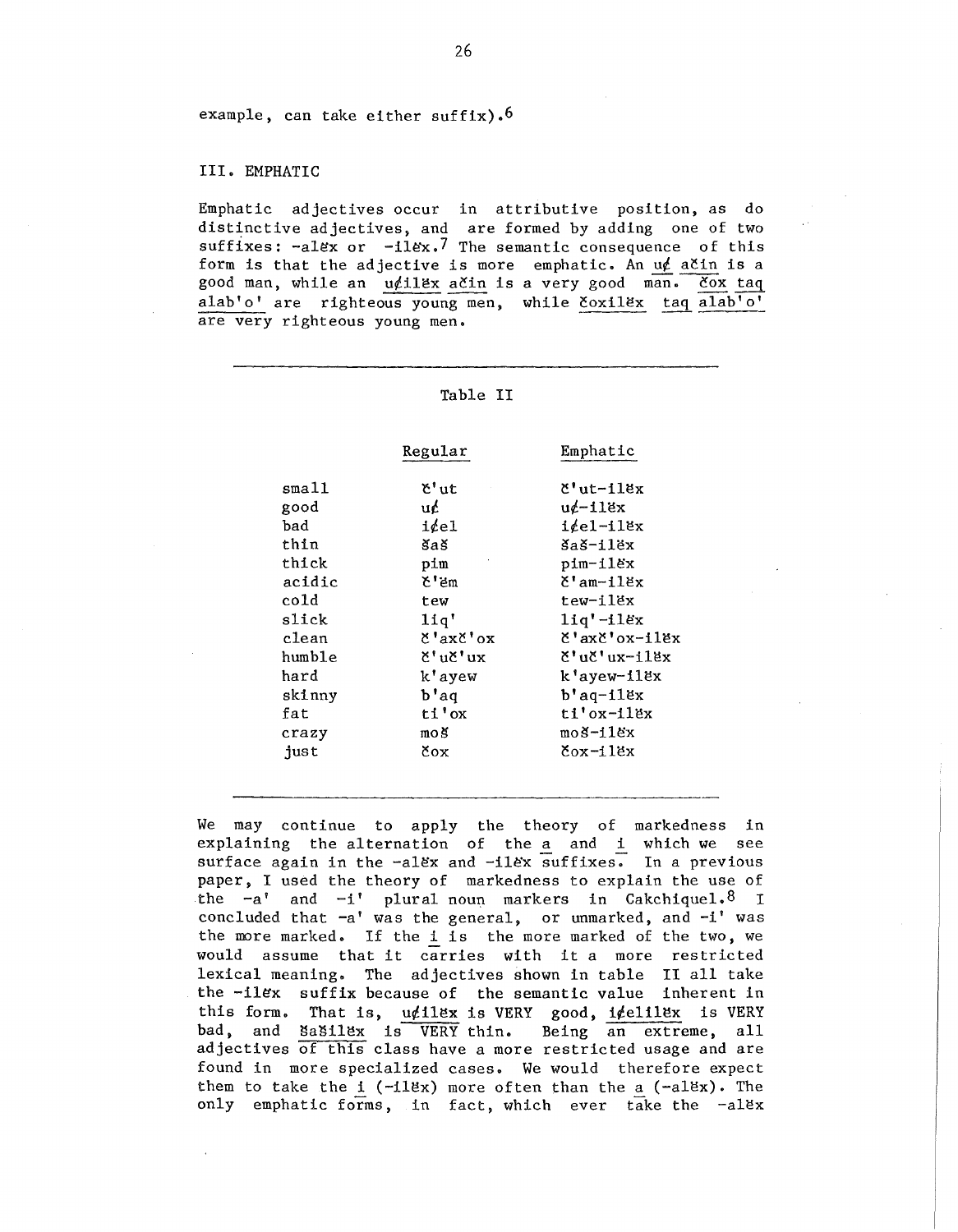suffix are those which also have a distinctive form of the suffix -a (see table III).

#### Table III

|        | Regular | Distinctive | Emphatic                                                                    |
|--------|---------|-------------|-----------------------------------------------------------------------------|
| large  | nim     | nim-a       | $nIm-alEx$ (or $nIm-1lex$ )                                                 |
| white  | seq     | saq-a       | $s aq - a 1ex$ (or $s aq - 11ex$ )                                          |
| black  | q'eq    | $q'$ eq-a   | q'eq-alëx (or q'eq-ilëx)                                                    |
| red    | keq     | kaq-a       | $kaq-alEx$ (or $kaq-11ex$ )                                                 |
| green  | rëš     | raš-a       | $ra\$ = $al\$ (or $ra\$ = $il\epsilon$ x)                                   |
| yellow | q' ën   | $q'$ an-a   | q'an-alëx (or q'an-ilëx)                                                    |
| ripe   | e       | čaq'-a      | $\text{Zaq'}-{\text{al}}\text{ex}$ (or $\text{Zaq'}-{\text{ll}}\text{ex}$ ) |
| old    | r1'x    | rix-a       | $r1x-alex$ (or $r1x-11ex$ )                                                 |

The a from the distinctive form influences the formation of the emphatic adjective. The box in table IV illustrates this condition.

### Table IV

#### from emphatic form:

|                             |                 | $-11ex$<br>(eg. nimilex)             |
|-----------------------------|-----------------|--------------------------------------|
| from<br>distinctive<br>form | a<br>(eg. nima) | -alex<br>(eg. nimalëx<br>or nimilex) |

In the upper right box, we see the influence of the pure -ilex suffix that we would expect from the semantic quality of the emphatic adjective. We also see another influencing factor in the lower left box. This is the a from the distinctive adjectival form. Because of this dual influence, we find that either suffix can and does exist in these cases.9

Those adjectives which do not have a distinctive form of the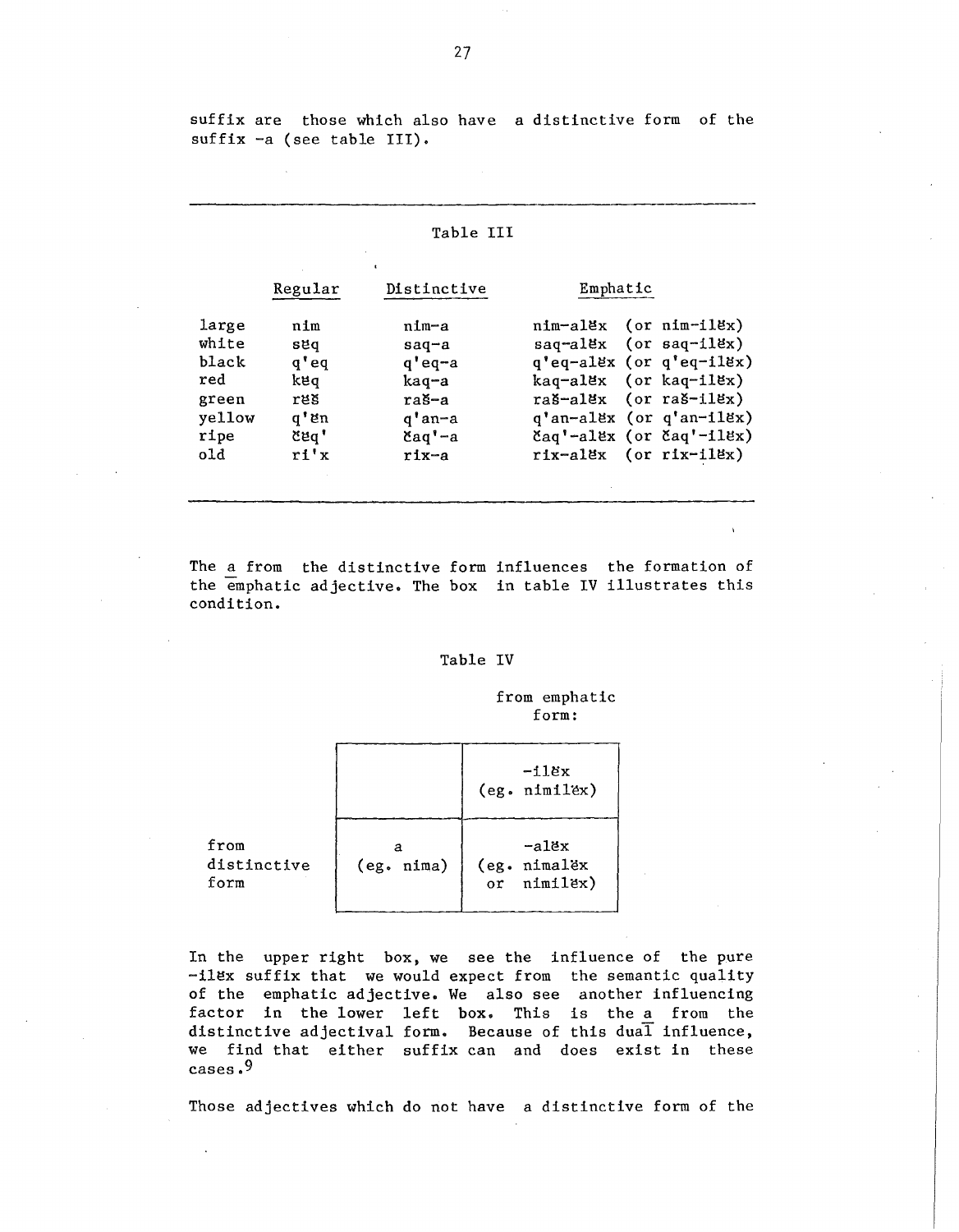$suffix -a$  can only take the  $suffix -ilEx$  in the emphatic form. Moreover, since -ilex is the more dominant of the two suffixes, representing the emphatic semantic value of this adjectival form, it is taking over the place of the less frequent  $-alEx.$ 

#### IV. STATIVE

The fourth class of Cakchiquel adjectives I will call stative. (These adjectives have been referred to by some grammarians as positionals.) Statives can be realized in Mayan grammar as intransitive verbs  $(eg, Soxpa'e' - we$ stood), transitive verbs (eg. Soxrupab'a' - he stood us up), and adjectives  $(eg, pal e1 - stood up, or in an upright)$ position).<sup>10</sup> The stative adjectival form is separate from the other adjectival forms in that it describes the state or position of the object being modified. Table V shows the four stative adjectival forms.

#### Table V

For verbs with vowels  $a, e, i, o$ :

Sample verb: -xeq- (to spread out)

singular

plural

less intense more xeq-el xeqex-ox

intense xeqex-ik xeqex-ëq

For verbs with vowel u:

Sample verb: -xup- (to be face down)

singular

plural

less intense more intense xup-ul xupux-ik  $xup-u\notin$ xupux-eq

The first form is the most common and is the past participle of the verb with which it is associated.<sup>11</sup> It consists of the stem of the verb and a suffix of the form vowel+l (the vowel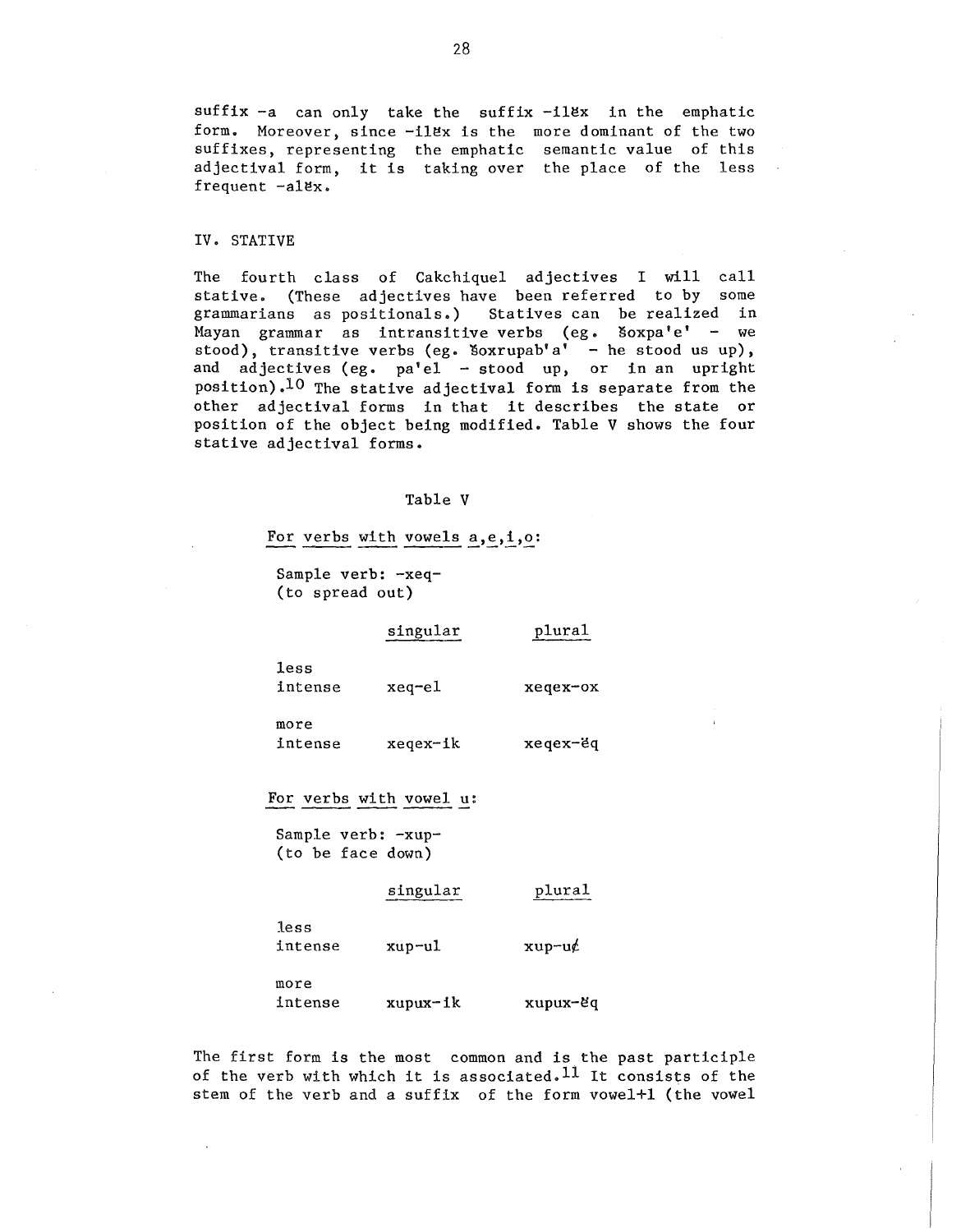being the same as the vowel in the stem). If the stem of the verb ends in 1, the suffix is -an rather than vowel+1.12

|                     | verb                   | singular           |                                                 |
|---------------------|------------------------|--------------------|-------------------------------------------------|
| to spread out -xeq- |                        | xeq-el             | spread out, in the state<br>of being spread out |
| to get wet          | $-5$ 'eq $-$           | $\zeta$ 'eq-el     | wet, in the state<br>of being wet               |
| to hang             | $-d'$ eq-              | $d$ 'eq-el         | hung, in the hanging<br>position                |
| to grind            | $-pa\zeta$ ' –         | $pa\check{c}$ '-al | ground, in the state<br>of being ground         |
| to twist            | $-50t -$               | $\text{Soft-ol}$   | twisted, in a twisted<br>position               |
| to lean             | $-1$ uk $-$            | $1uk-u1$           | leaning, in a leaning<br>position               |
| to marry            | $-$ k $^{\dagger}$ ul- | $k'$ ul-an         | married, in the state<br>of being married       |

The three remaining forms are chiastic, in that they involve an ordered reversal of the original sequence of sounds of the stem of the verb. For example, a sequence of consonants and vowels  $c_1$   $v_1$   $c_2$  in the stem of the verb would produce a chiastic stem of  $C_1$  V<sub>1</sub>  $C_2$  V<sub>1</sub> C<sub>1</sub>. This inverted repetition of sounds suggests an intensification in the adjective.  $^{13}$ 

The plural of the first form consists of the chiastic stem of the verb, plus the suffix -ox (except where the vowel in the singular form is  $u$ , then the suffix is  $-u\ell$ , and is added to the regular verb stem rather than the chiastic stem).<sup>14</sup>

|                                                                                          | verb                                                                                       | singular                                                                                                  | plural                                                                                                      |
|------------------------------------------------------------------------------------------|--------------------------------------------------------------------------------------------|-----------------------------------------------------------------------------------------------------------|-------------------------------------------------------------------------------------------------------------|
| to spread out<br>to get wet<br>to hang<br>to grind<br>to twist<br>to lean<br>to lie down | $-xeq-$<br>$-5°$ eq-<br>$-\ell$ 'eq-<br>$-pa\zeta'$ -<br>$-50t-$<br>$-1$ uk $-$<br>$-kof-$ | xeq-el<br>$\delta$ 'eq-el<br>$i$ 'eq-el<br>pač <sup>1</sup> -al<br>$\text{Soft-ol}$<br>$1uk-u1$<br>koć-ol | xeqex-ox<br>δ'eqeč'-ox<br>$k'$ eqe $k'$ -ox<br>pač'ap-ox<br>šotoš-ox<br>$1$ uk $-$ u $\epsilon$<br>koćok-ox |
| to be face                                                                               |                                                                                            | $xup-ul$                                                                                                  | $xup-u\notin$                                                                                               |
| down<br>to lean down                                                                     | $-xup-$<br>−pač−                                                                           | pač-al                                                                                                    | pačap-ox                                                                                                    |
| to be<br>straight                                                                        | $-$ xik $-$                                                                                | xik-il                                                                                                    | xikix-ox                                                                                                    |

The second set of adjectival forms suggest a more intense state or position than the former. Xeq-el, for example, is spread out, while xeqex-ik is VERY spread out. These spread out, while acquable to the suffix -ik to the adjectives are formed by abound in the suffix -Mq to the chiastic stem to form the plural. $15$ .

29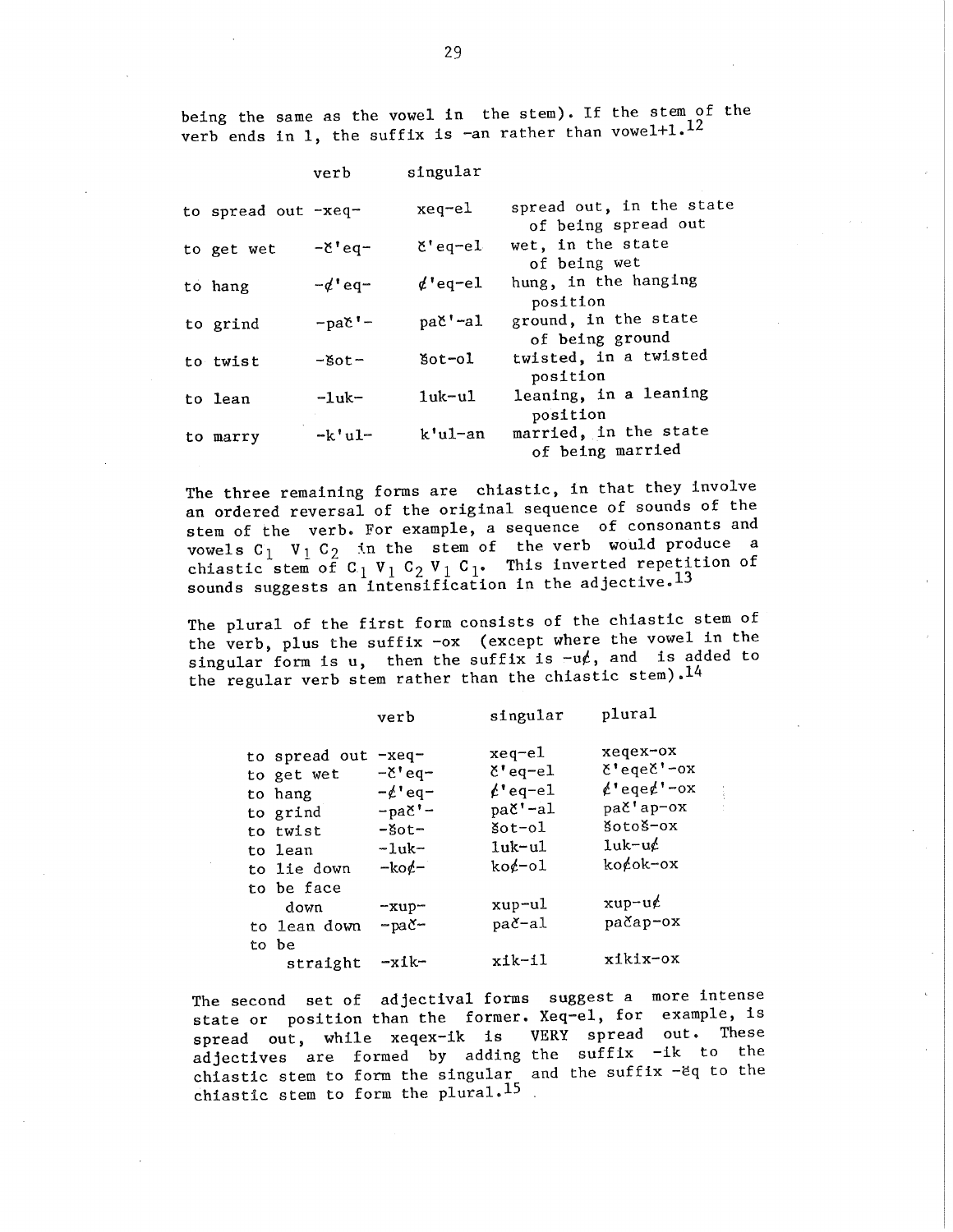|                                      | verb                    | singular                                          | plural                            |
|--------------------------------------|-------------------------|---------------------------------------------------|-----------------------------------|
| to be face down -xup-                |                         | xupux-ik                                          | xupux-eq                          |
| to be spread<br>out<br>to make round | $-xeq-$                 | xeqex-ik                                          | xeqex-ëq                          |
| (eg. coin)                           | -set                    | setes-ik                                          | setes-ëq                          |
| to make round<br>(eg. ball)          | -sir                    | siris-ik                                          | siris-ëq                          |
| to make round<br>(eg. circle)        | -sur                    | surus-ik                                          | surus-ëq                          |
| to be pointed<br>to roll up          | $-\ell$ up-<br>$-b$ 'ol | $\mathcal{L}$ upu $\mathcal{L}$ -ik<br>b'olob'-ik | $\mu$ upu $\mu$ -eq<br>b'olob'-ëq |
| to lean                              | -1uk-                   | 1uku1-ik                                          | lukul-ëq                          |
| to mound                             | -b' ux-                 | b'uxub'-ik                                        | b'uxub'-ëq                        |
| to be bald                           | $-d'$ en                | $d'$ ana $d'$ -ik                                 | $\ell'$ ana $\ell'$ -eq           |
| to wad up                            | $-b$ 'o $\epsilon$      | b'o¢ob'-ik                                        | $b'$ o $\&$ ob' $-eq$             |
| to be loose                          | $-tob'$ -               | tob'ot-ik                                         | tob'ot-eq                         |
| to squash                            | $-\text{pi}\ell'$       | $pi \notin 'ip-ik$                                | $pi \notin 'ip-\epsilon q$        |

In a recent publication, Roman Jakobson suggested that in modern linguistic research, the inquirer must "gain a widened scope and deeper insight by familiarizing himself with questions and working hypotheses raised in linguistics of the near and remote past and by testing them on the rich materials gathered and accumulated since."16 This paper is the result of such an effort. Although I have a good speaking knowledge of Cakchiquel, I was not aware of all the adjectival forms until they surfaced in my studies of the works of Cakchiquel grammarians of the past. Subsequent data collection and investigation in Guatemala confirmed that they are indeed still part of the language today.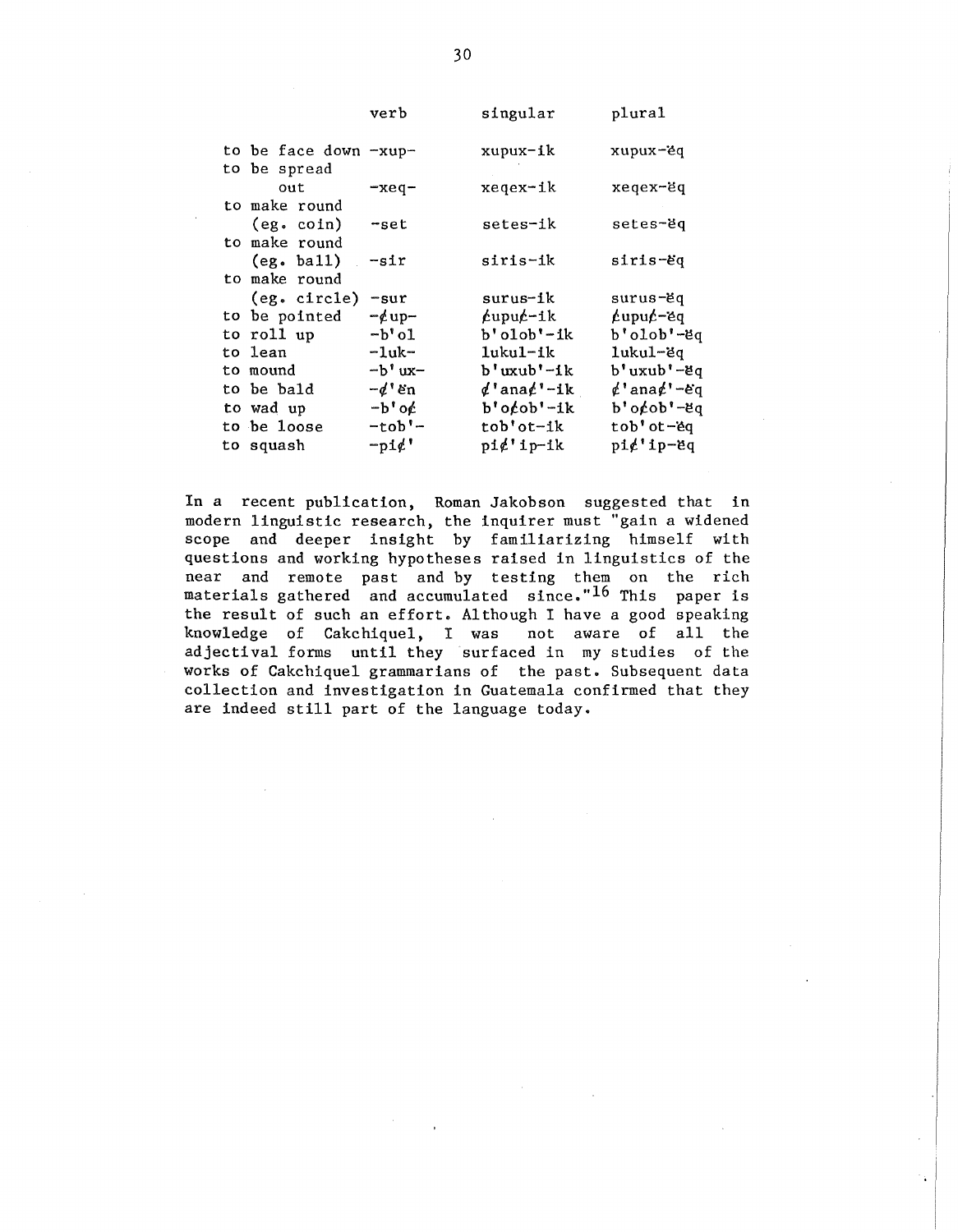#### FOOTNOTES

- 1 I have used the Patz6n dialect of Cakchiquel as the data source for this paper.
- 2. Blair, Robert w., et.al. Cakchiquel Basic Course. VoL II, BYU Printing Services: Provo, Utah, 1969, p. 199. See also footnote 10.
- 3 Daniel Brinton acknowledges that some adjectives take an -a or -i suffix, but offers no semantic discussion of them. See Brinton, Daniel G. A Grammar of the Cakchiquel<br>Language of Guatemala. American Philosophical Society, Language of Guatemala. American Philosophical Society,<br>1884, p. 363. (The manuscript from which Brinton  $\overline{1}$  (The manuscript from which Brinton translated his grammar is at least as old as 1692. See manuscript number 40.2 in the Gates Collection, Harold B. Lee Library Special Collections, Brigham Young University, Provo, Utah.) See also Blair, et.al, p. 449.
- 4 The following minimal pairs should clarify the point here: č'uti tata'ax (uncle), č'uti'n tata'ax (small father);  $\overline{c'$ uti k'axol (nephew),  $\overline{c'}$ uti'n k'axol (small son);  $\overline{c'}$ uti  $\overline{\mathfrak{mi}'\mathfrak{al}}$  (niece), č'uti'n  $\overline{\mathfrak{mi}'\mathfrak{al}}$  (small daughter).
- 5 Consider the hierarchy of these degrees of adjectives: high/higher/highest. As they become progressively more marked, they also acquire more phonetic complexity. This is also true with male/female and author/authoress. See Jakobson, Roman, "Quest For the Essence of Language," Selected Writtings II. Mouton: The Hague, Paris, 1971, p. 352.
- 6 The reason  $C'$ ut takes the  $-i$  suffix in the distinctive form might be explained by taking the theory of markedness one step further to show hierarchies among adjectival pairs (see Greenberg, Joseph. Language Universals with Special Reference to Feature Hierarchies, Mouton: The Hague, Paris, pp.  $52-53$ ). Nim (large) and  $\zeta'$ ut (small) are at opposite poles of an adjectival pair where large is the general or unmarked member and small is the more marked. In a previous paper, I concluded that of the -a' and  $-i'$  plural noun markers in Cakchiquel, the  $-a'$  is the unmarked, and  $-i'$  is the more marked (see footnote 8). If this distinction holds true in Cakchiquel adjectives, we would expect -a to be the suffix to the unmarked (large), and -i to be the suffix to the more marked (small).

7 Brinton, p. 363.

8 Richman, Larry L. The Semantic Value of the -a' and the -i' Noun Plurals in Cakchiquel. Deseret Language and